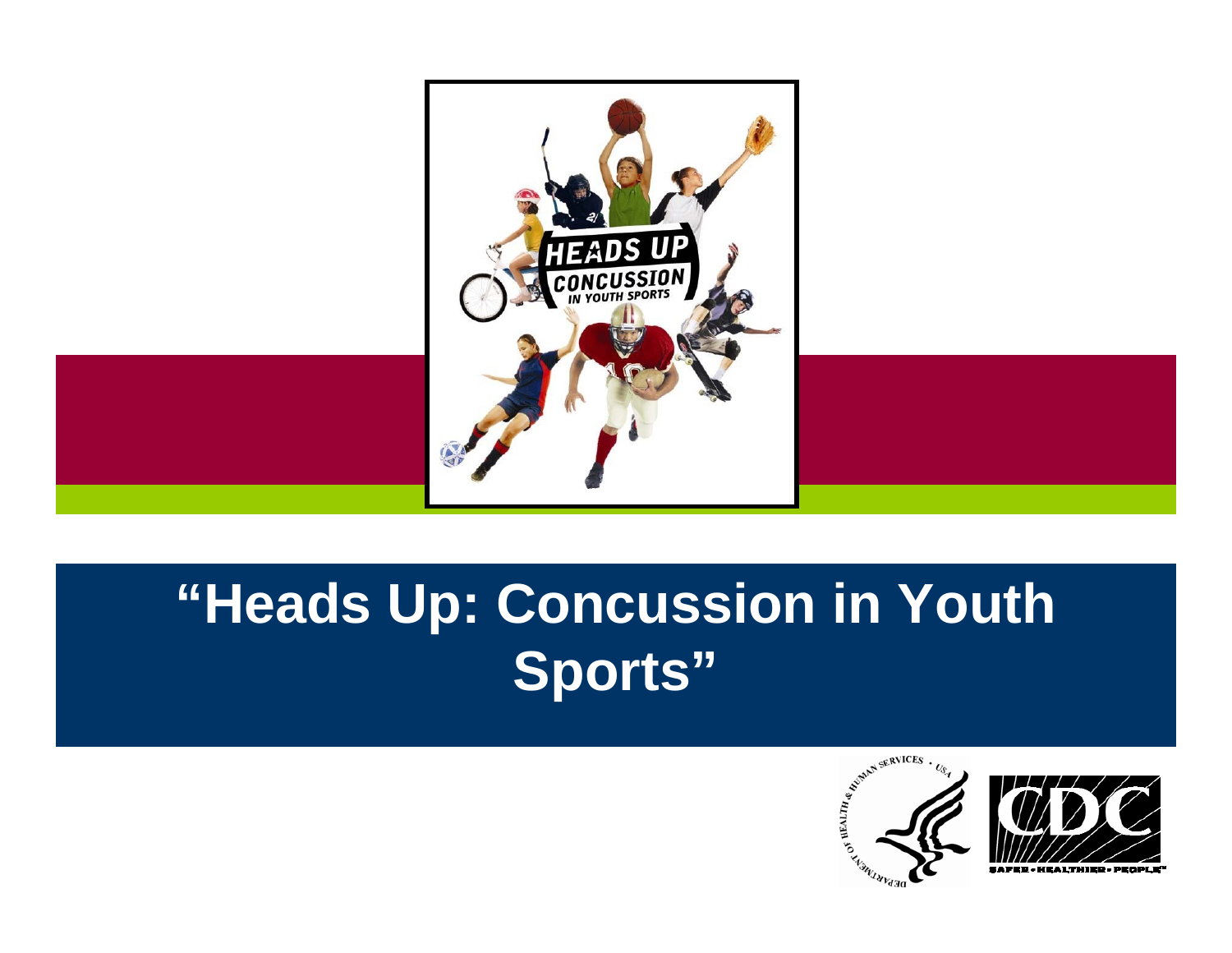## **Facts about Concussion**

- **A concussion is a brain injury**
- **As many as 3.8 million sports- and recreation-related concussions occur in the United States each year**



• **Concussion is caused by a bump or blow to the head or body that causes the brain to move rapidly inside the skull**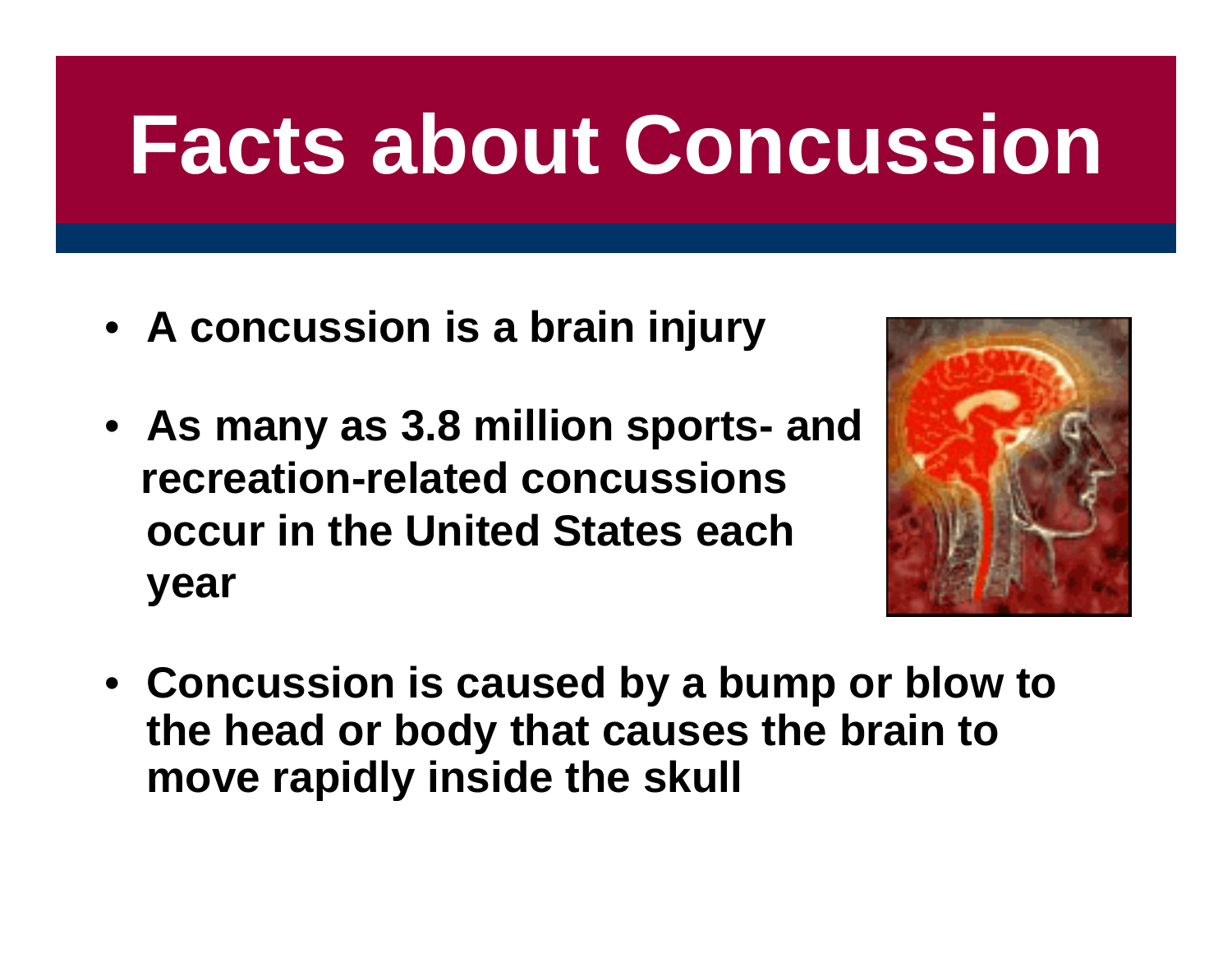## **Facts about Concussion**

- **Concussions can occur in any sport and all concussions are serious**
- **Concussions can occur without loss of consciousness**   $\mathcal{L}$
- **Repeat concussions can result in brain swelling, permanent brain damage, and even death**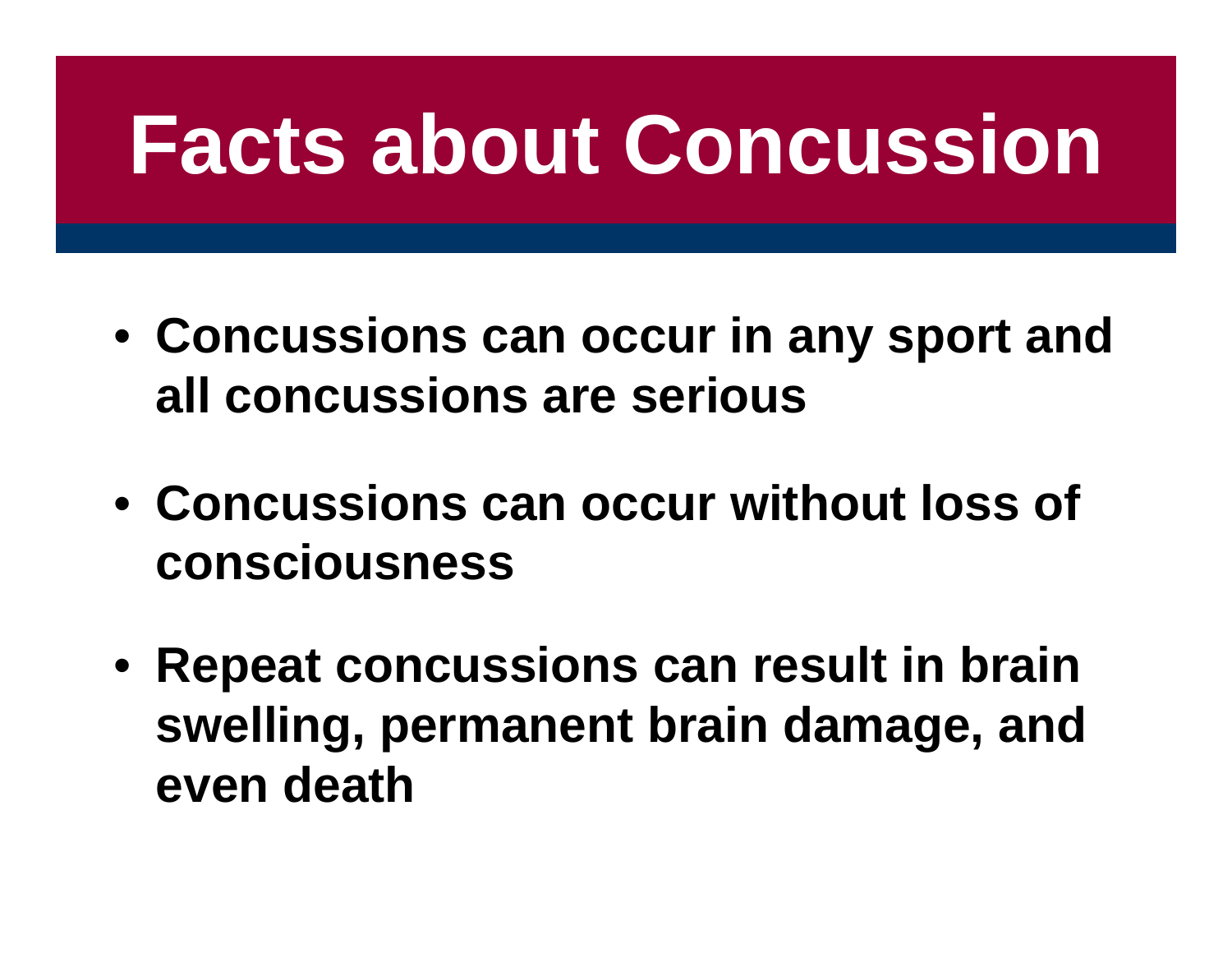

### **CDC's "Heads Up: Concussion in Youth Sports" tool kit**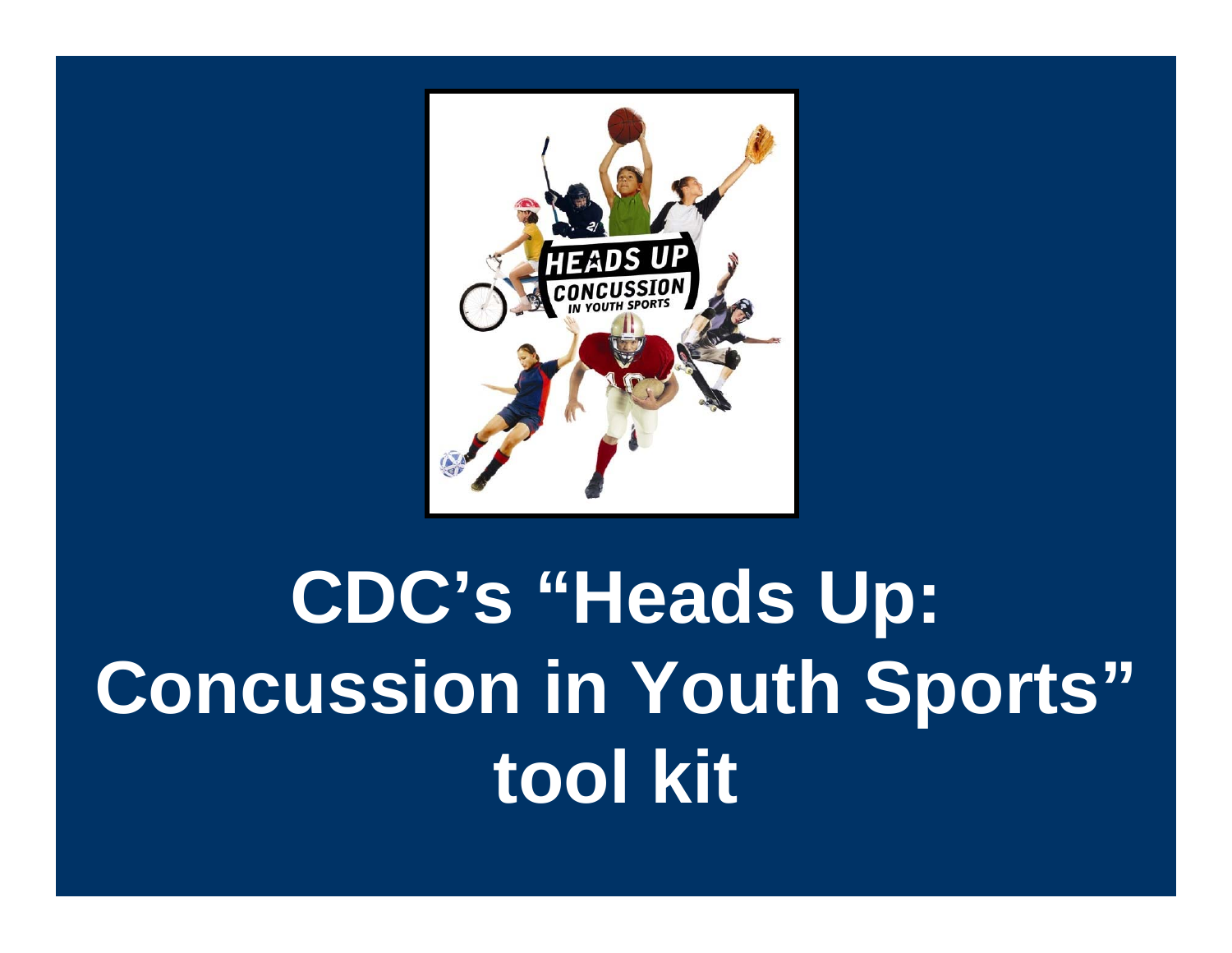## **Overview of the Tool Kit**

- **Developed for youth sports coaches, administrators, parents, and athletes**
- **Goals of the tool kit:**<br>**Raise awarenees abou** 
	- **Raise awareness about concussion**  The Contract



- **Provide coaches with tools that will help them prevent and recognize concussion and take appropriate action if a concussion occurs**
- **Help coaches educate others about concussion**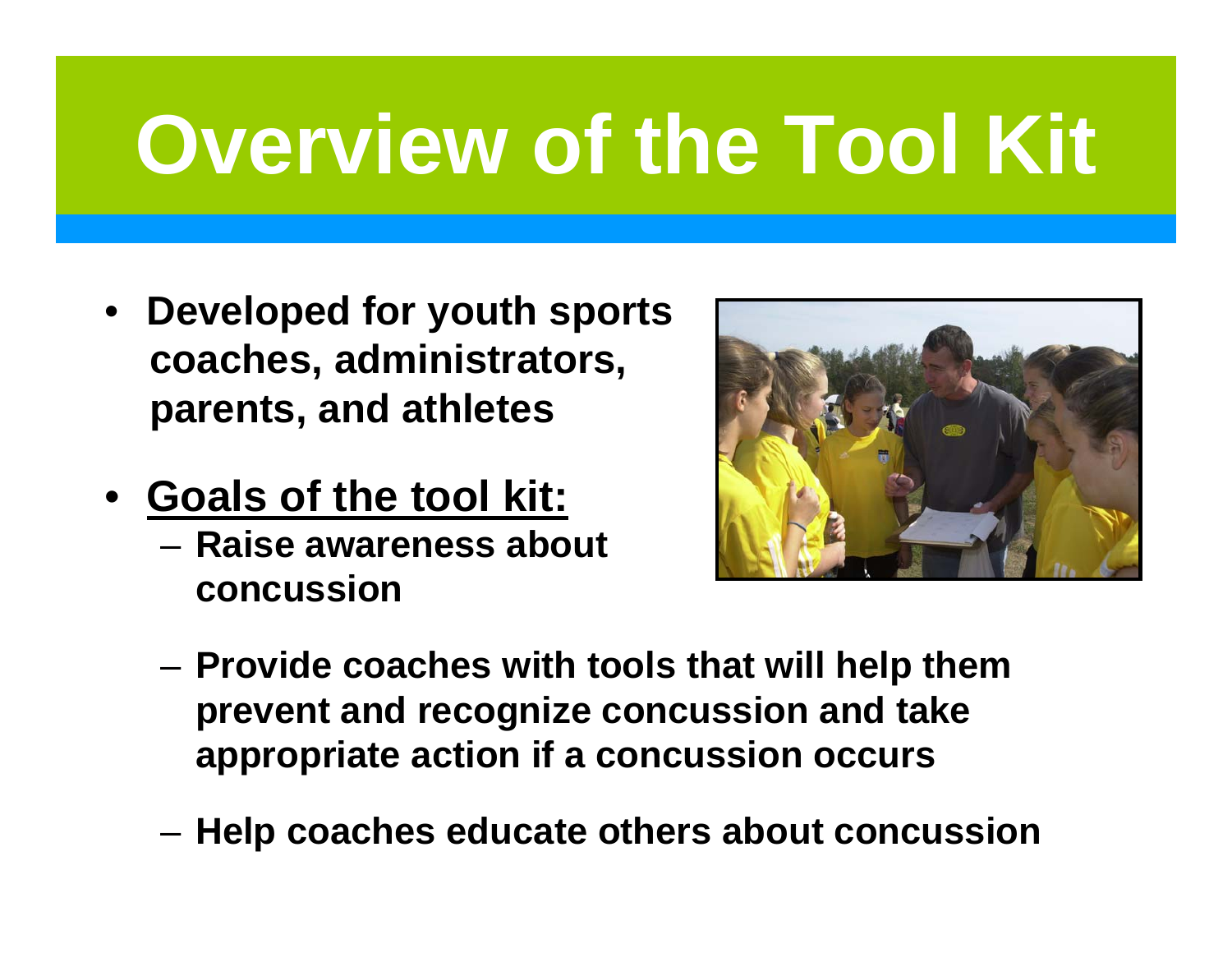## **Materials**

- **Tool kit materials include:**
	- **Fact sheets for coaches, parents, and athletes**
	- **Clipboard**
	- **Magnet**
	- **Poster**
	- **Concussion quiz**

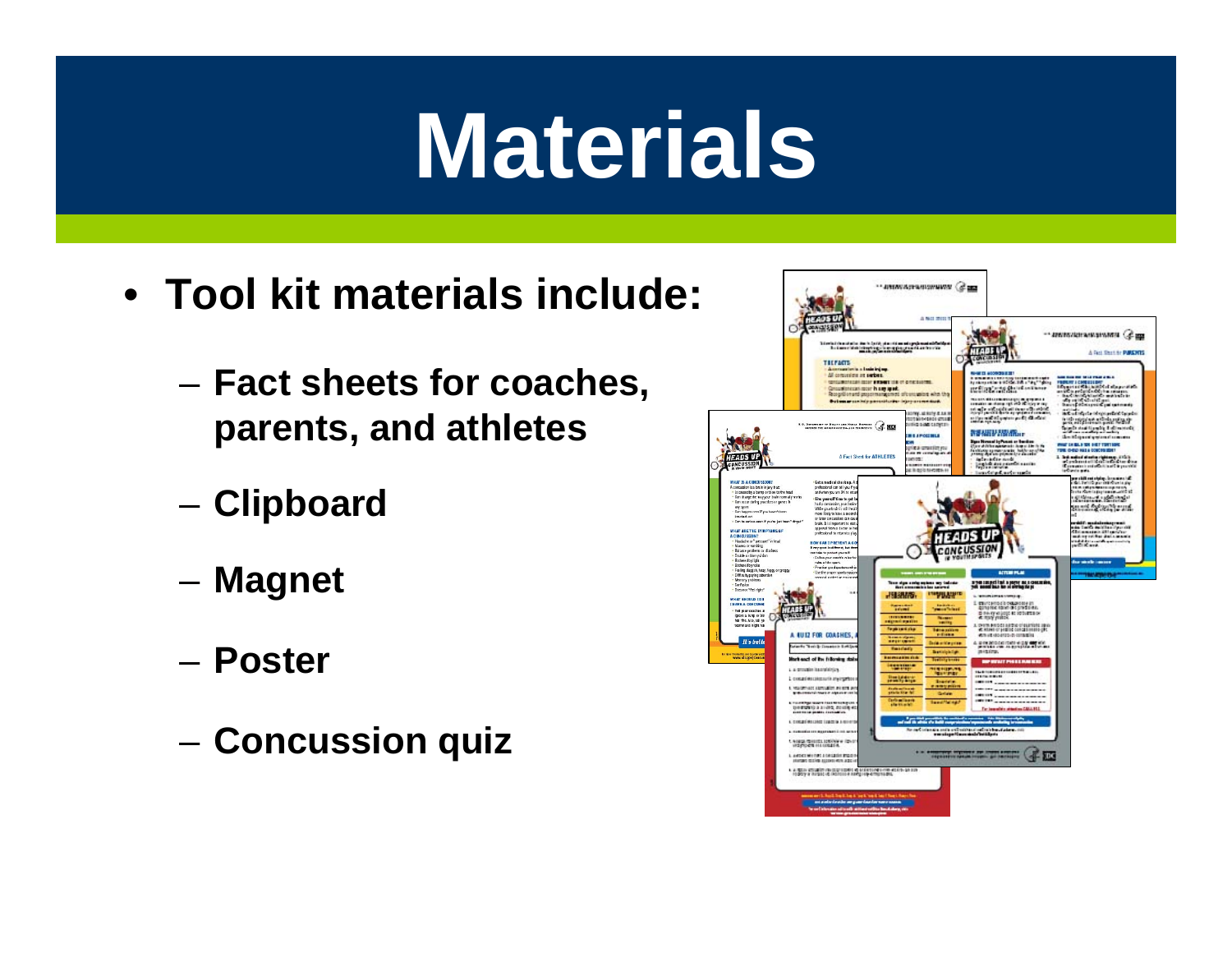#### **Materials: Recognizing a Concussion**

- To help recognize a concussion, you should learn the signs and symptoms and watch for the following two things:
	- **A forceful blow to the head or body that results in rapid movement of the head**

*and*

– **Any change in the athlete's behavior, thinking, or physical functioning**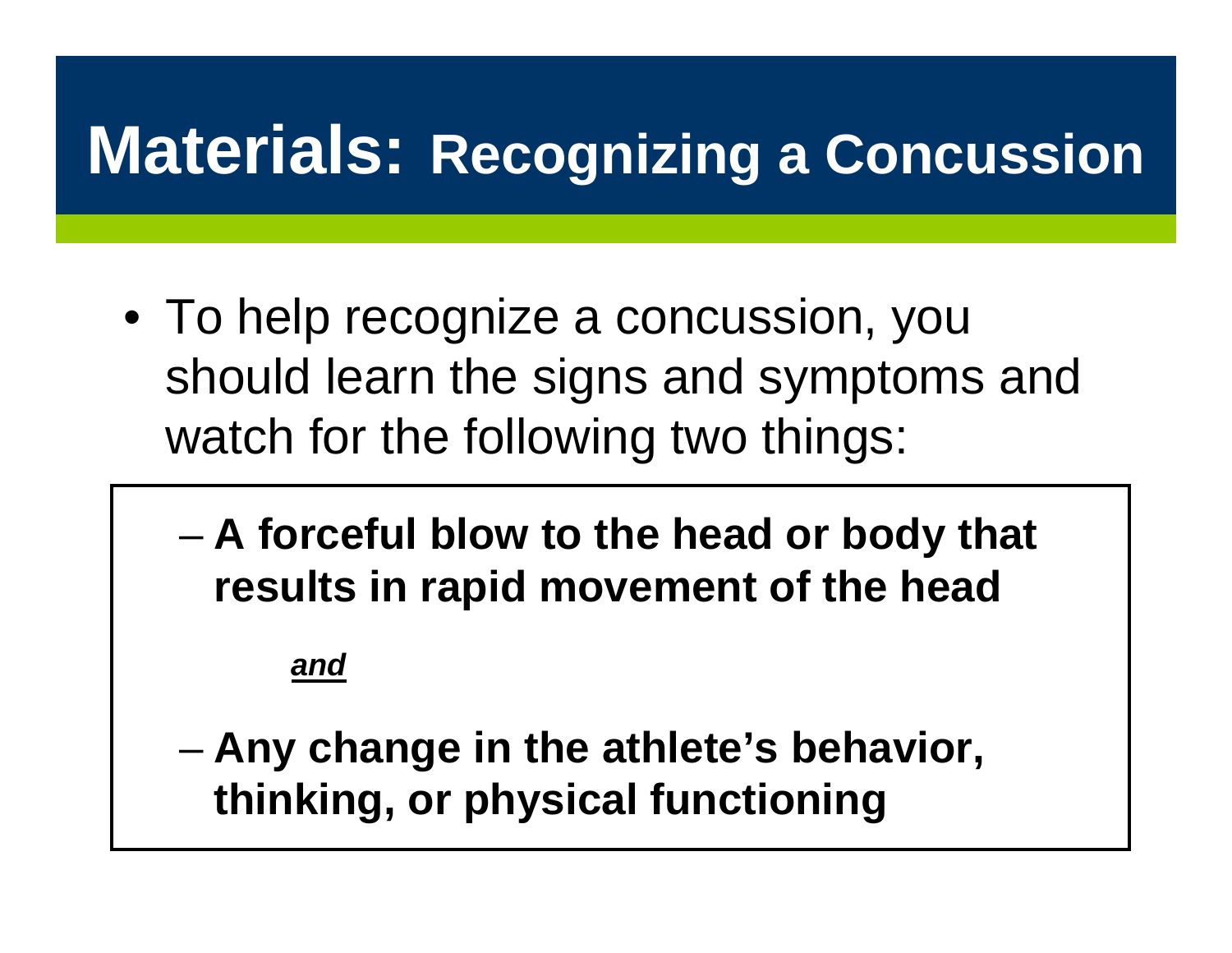### **Materials: Signs and Symptoms**

#### **SIGNS OBSERVED BY COACHING STAFF**

- Appears dazed or stunned
- Is confused about assignment or position
- Forgets sports plays
- Is unsure of game, score, or opponent
- Moves clumsily
- Answers questions slowly
- Loses consciousness *(even briefly)*
- Shows behavior or personality changes
- Can't recall events prior to or after the hit or fall

#### **SYMPTOMS REPORTED BY ATHLETE**

- Headache or "pressure" in head
- Nausea or vomiting
- Balance problems or dizziness
- Double or blurry vision
- Sensitivity to light
- Sensitivity to noise
- Feeling sluggish, hazy, foggy, or groggy
- Concentration or memory problems
- $\bullet$ **Confusion**
- Does not "feel right"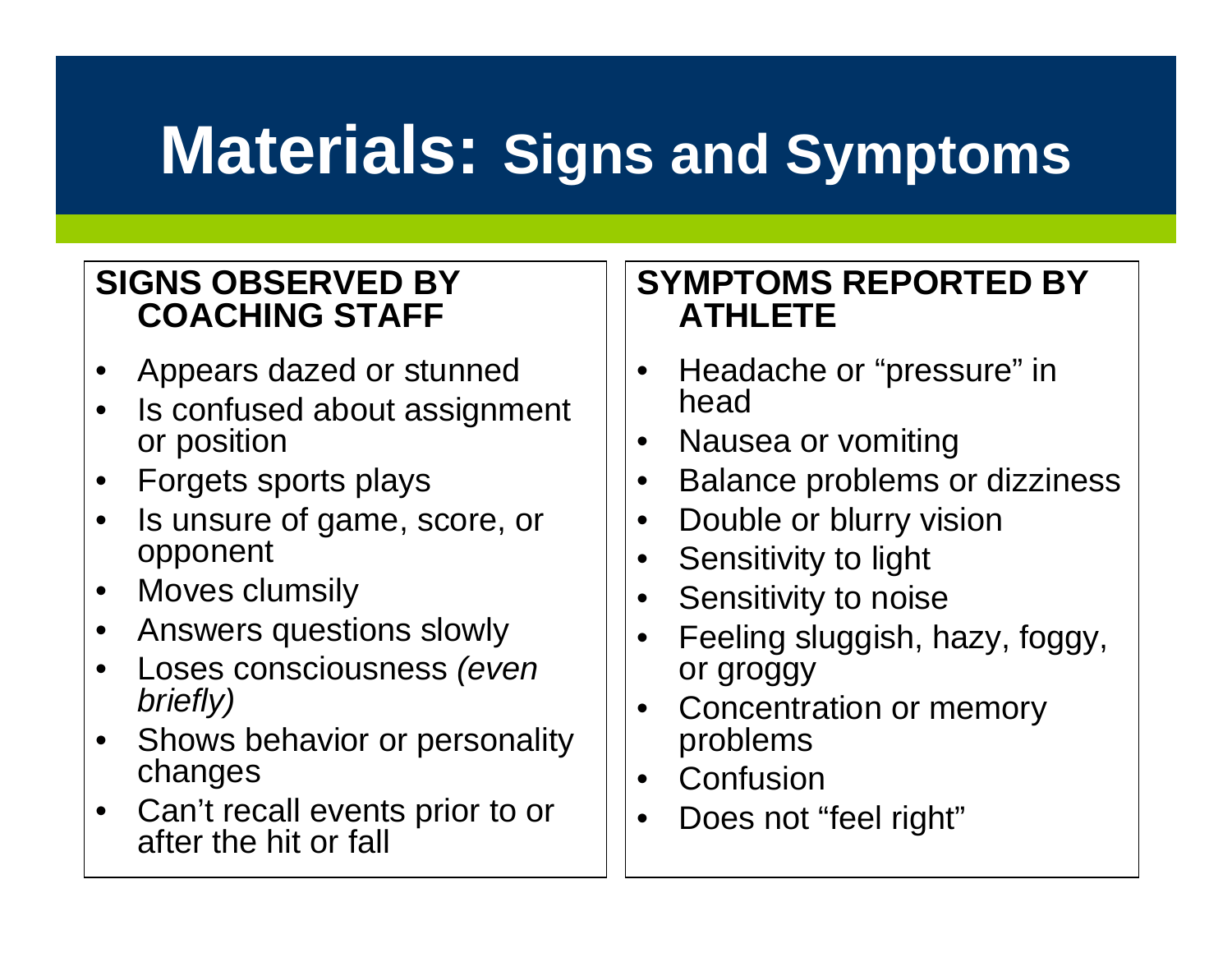### **Materials: Prevention**

- Insist that safety comes first
- Teach athletes safe playing techniques
- **Encourage athletes to practice good** sportsmanship
- Make sure athletes wear the right protective equipment for their activity

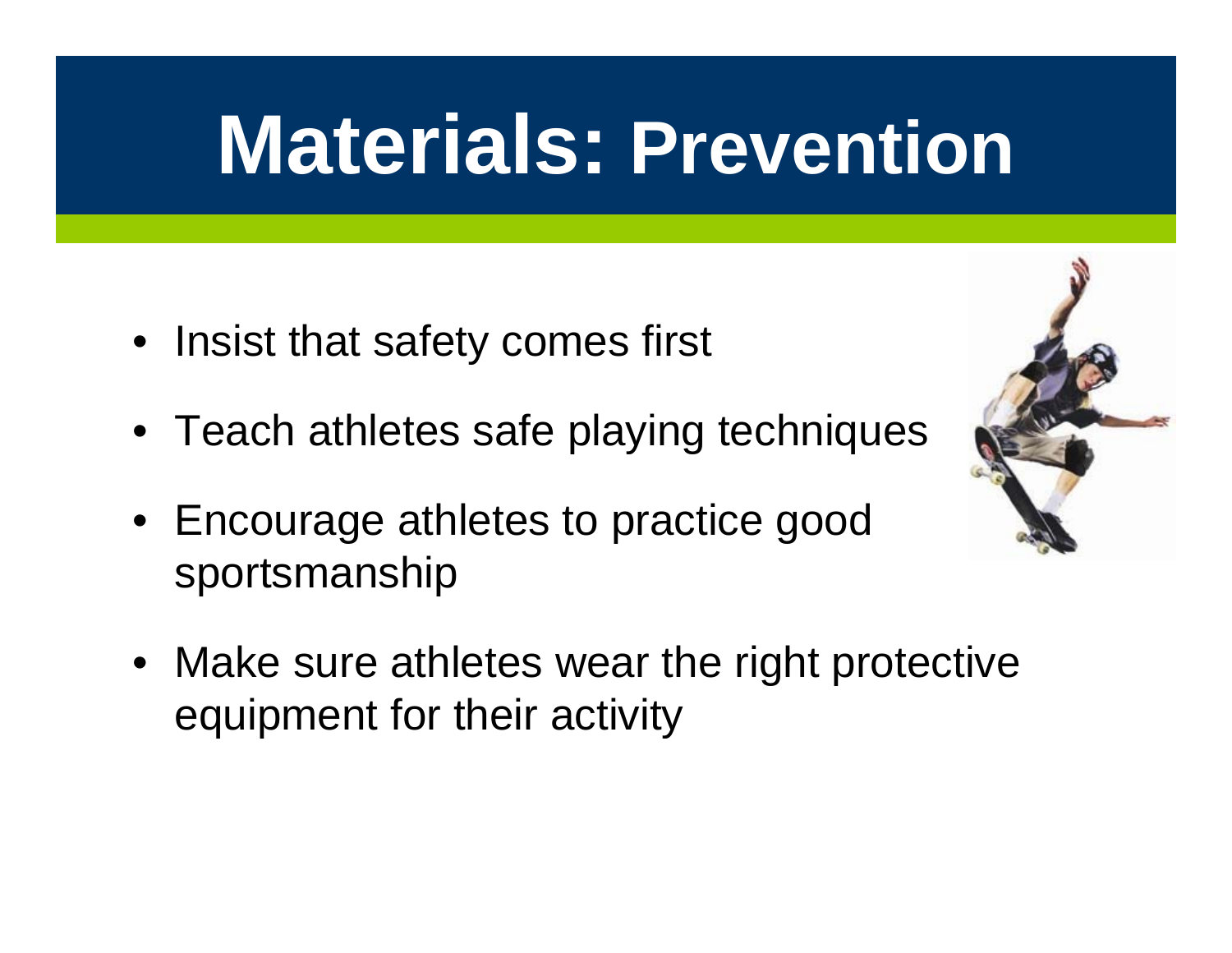### **Materials: Concussion Action Plan**

- **1. Remove the athlete from play**
- **2. Ensure that the athlete is evaluated right away by an appropriate health care professional**
- **3. Inform the athlete's parents or guardians about the possible concussion and give them the fact sheet on concussion**



**4. Allow the athlete to return to play only with permission from a health care professional with experience in evaluating for concussion**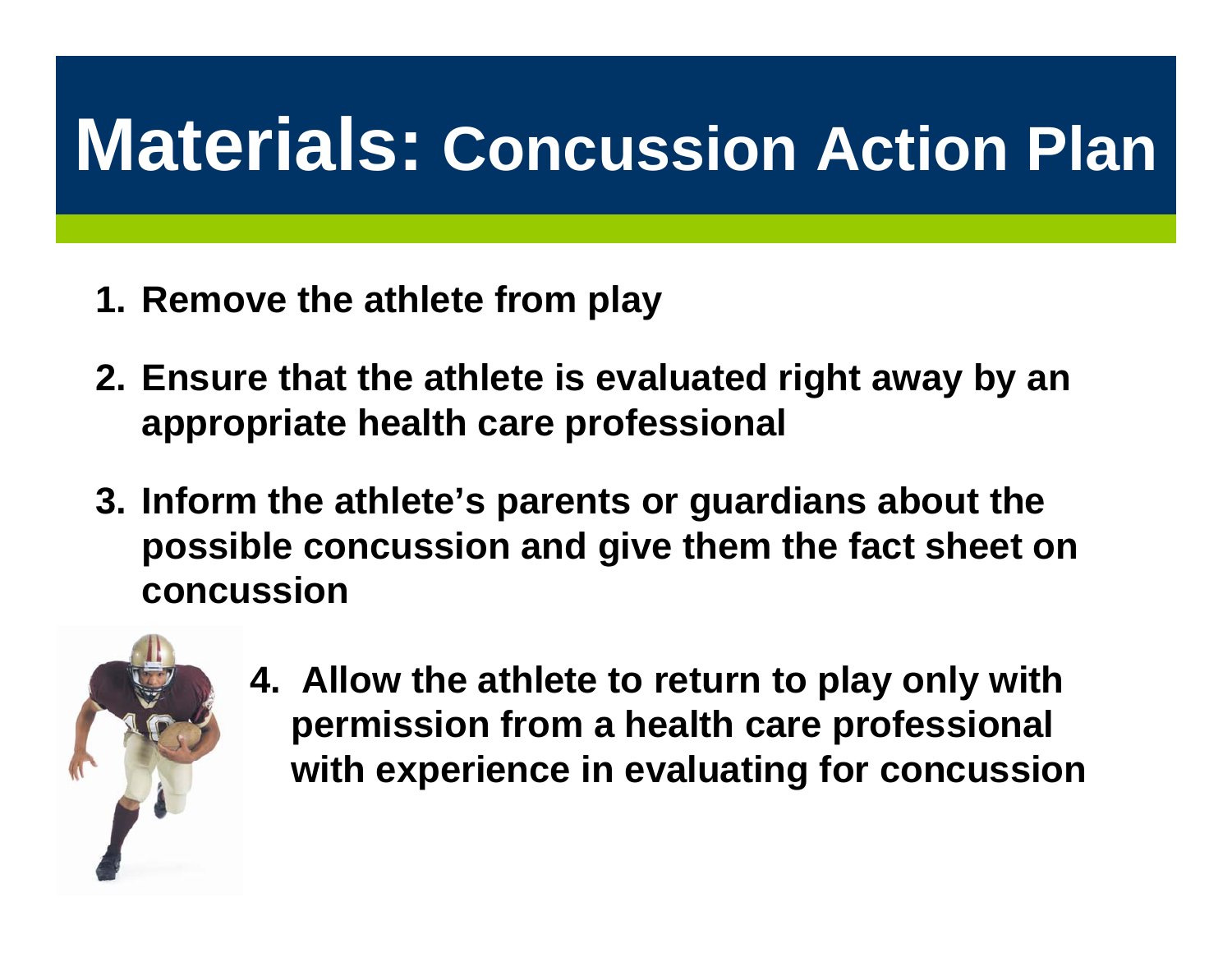## **Materials: Return to Play**

- **Athletes should not return to play until:**
	- **They are symptom-free**
	- **concussion**  – **Receive permission from a health care professional experienced in evaluating for**

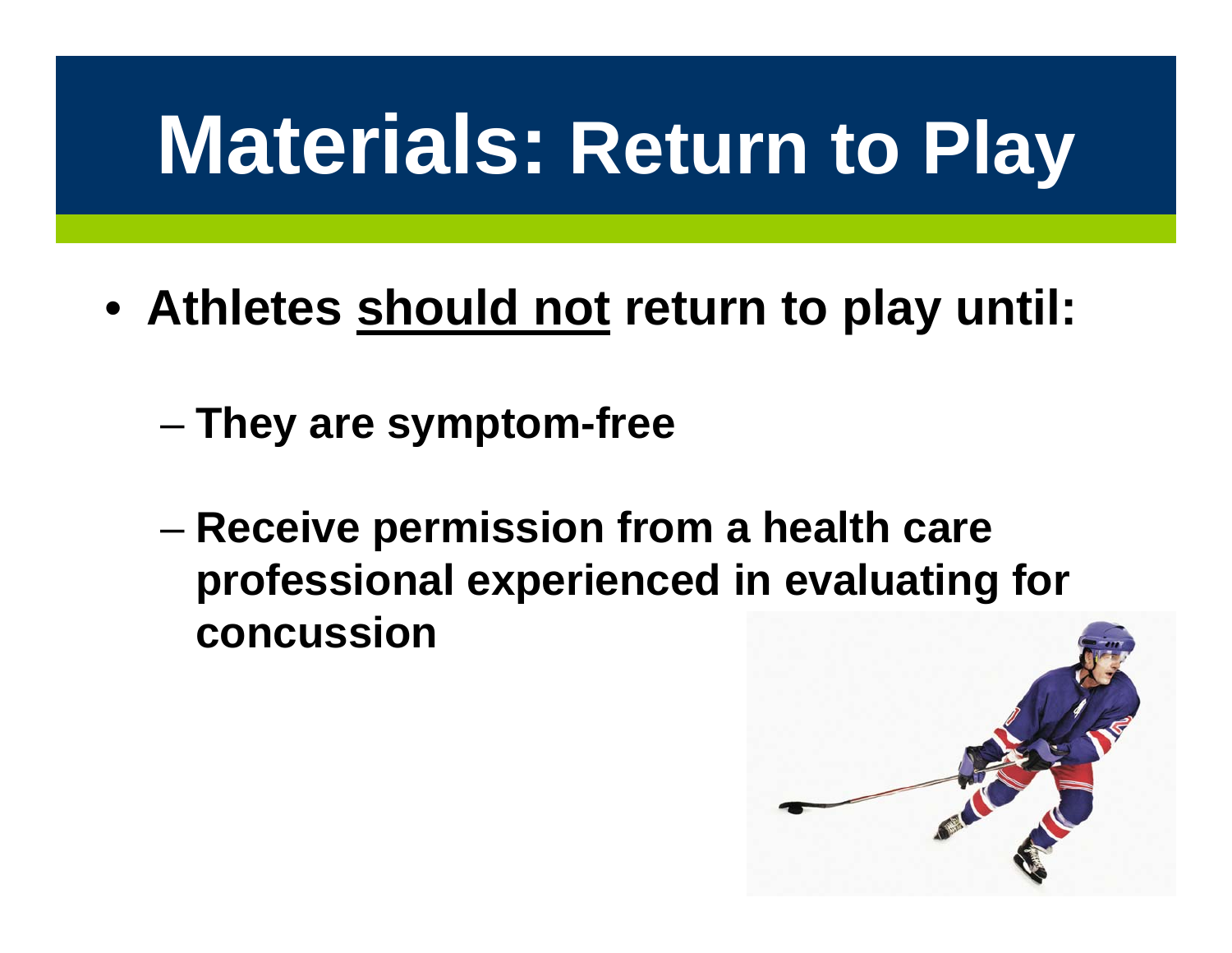### **Participating Organizations**

#### **CDC collaborated with over 26 organizations:**

- **Amateur Athletic Union**
- **American Academy of Pediatrics**
- **American College of Emergency Coaching Education<br>
Physicians National Council of \**
- **American College of Sports Medicine National Football League**
- **American Medical Society for Sports Medicine**
- **Association of State and Territorial National Youth Sports Coaches Association**<br> **Health Officials Association**
- **Brain Injury Association of America**
- **Children's National Medical Center**
- **Children's Safety Network**
- **Institute for Preventative Sports Medicine**
- **USA Football Institute for the Study of Youth Sports**
- **National Alliance for Youth Sports**
- **National Association for Sport and**
- **National Athletic Trainers' Association**
- **National Center for Sports Safety**
- **National Council for Accreditation of**
- **Physicians National Council of Youth Sports**
- 
- $\bullet$ **National Recreation and Park Association**
- 
- **President's Council on Physical Fitness and Sports**
- **State and Territorial Injury Prevention Directors Association**
- **The Children's Hospital of Philadelphia**
- 
- 
- **YMCA of the USA**<br>**Youth Sports Research Council, Physical Education Rutgers, The State University of New Jersey** •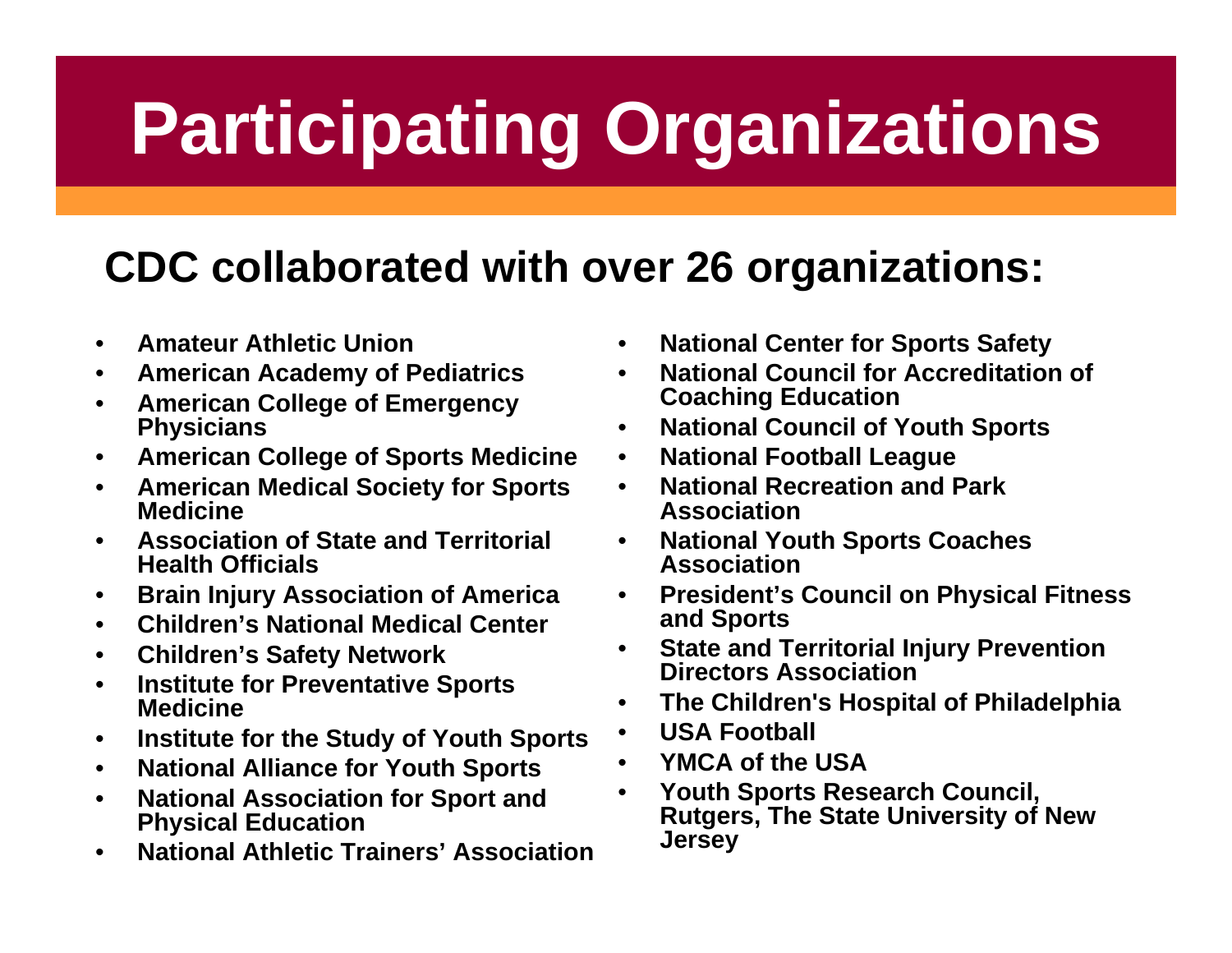# **National Launch**



#### **National launch: July 26th, 2007**

- National radio media tour had with over 30 million listeners
- $\mathbf{r}$ – Full-page ad in the 2007 NFL Pre-Season issue of Sports Illustrated
	- (*readership of over 11 million*)
- 20,000 copies disseminated in first two months of the launch  $\frac{1}{2}$  $\overline{a}$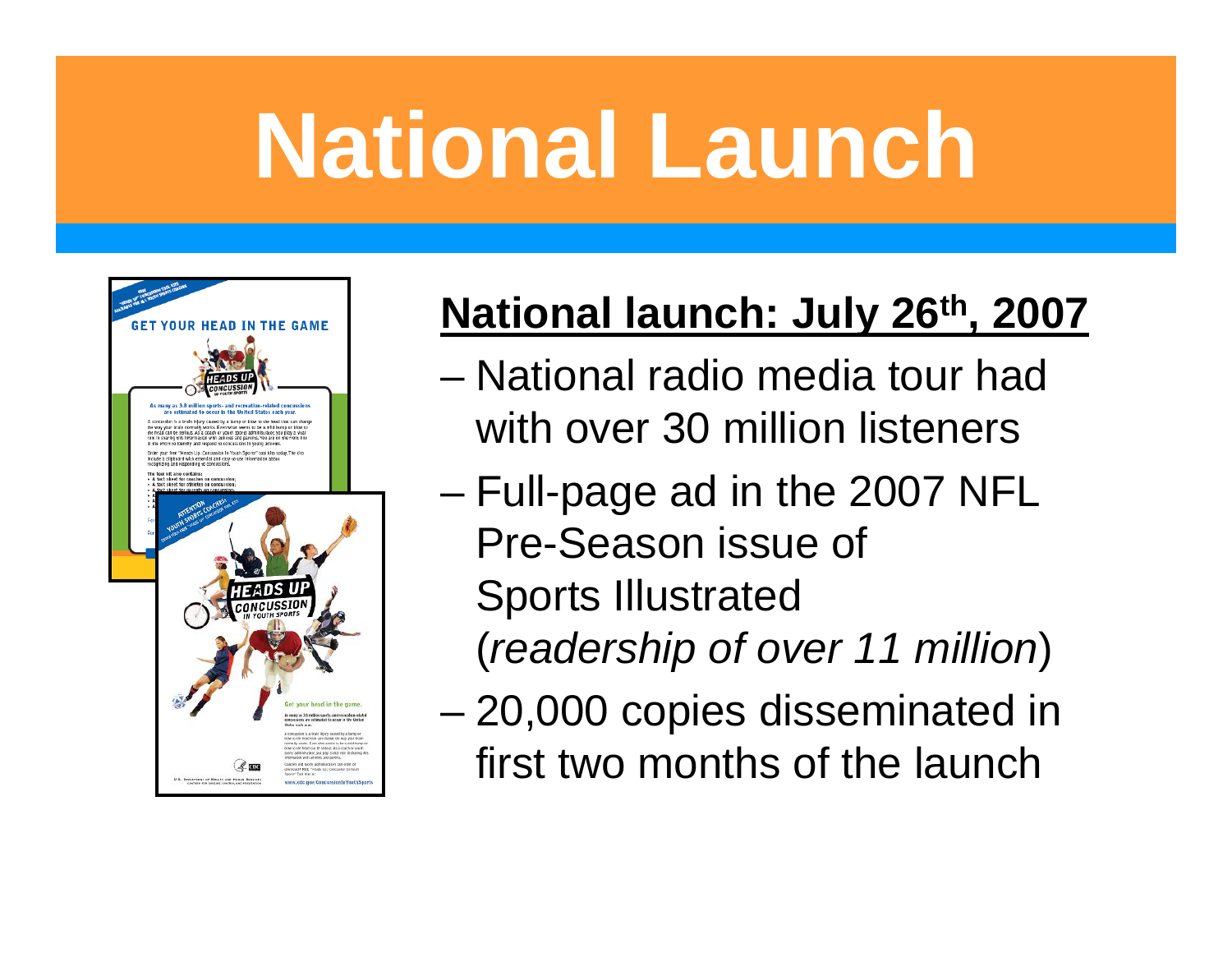# **What Can You Do?**

- Educate athletes and parents about concussion
- Teach athletes and parents that it's not smart to play with a concussion
- Prevent long-term problems

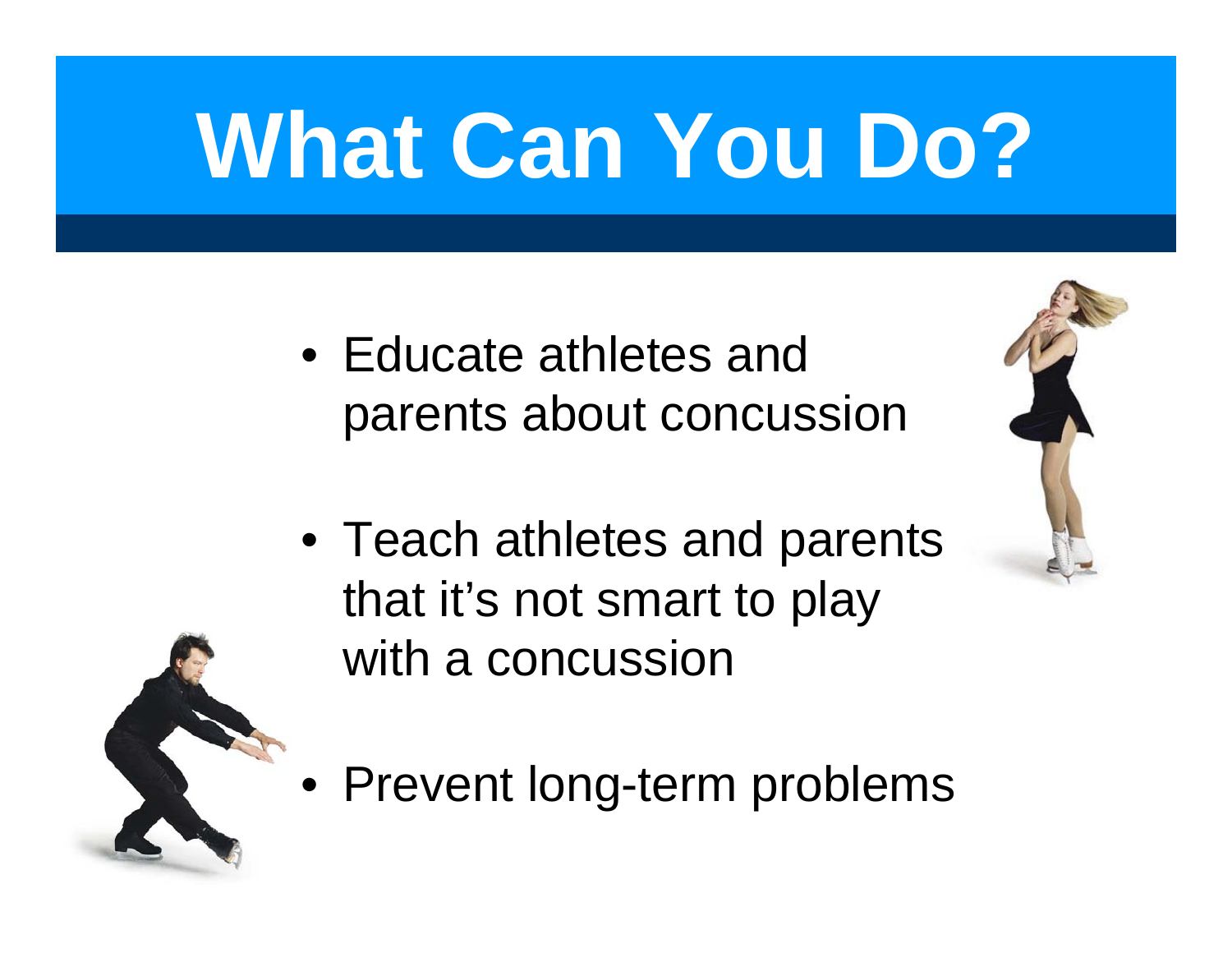# **What Can You Do?**

- Ensure your youth sports league has a concussion policy and action plan
- Promote tool kit at events throughout the various sports seasons
- Include information and materials  $\sim$ from the tool kit in coaching clinics
- Adapt coaching curricula to include information to match the tool kit materials and content

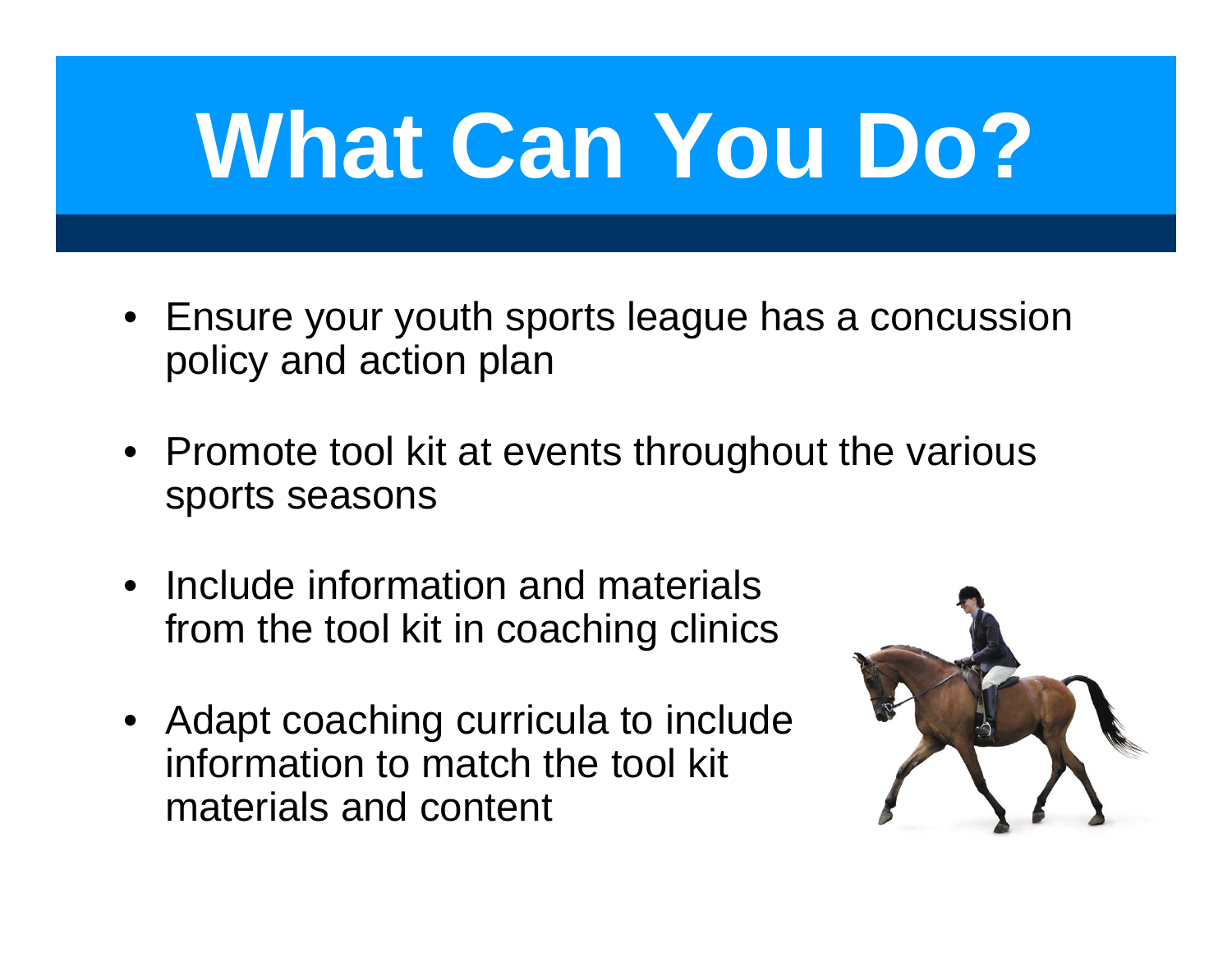## **How Can I Get a Copy?**

#### **The tool kit can be ordered at no cost by visiting CDC's website at:** and the second second

**www.cdc.gov/ConcussionInYouthSports** and the state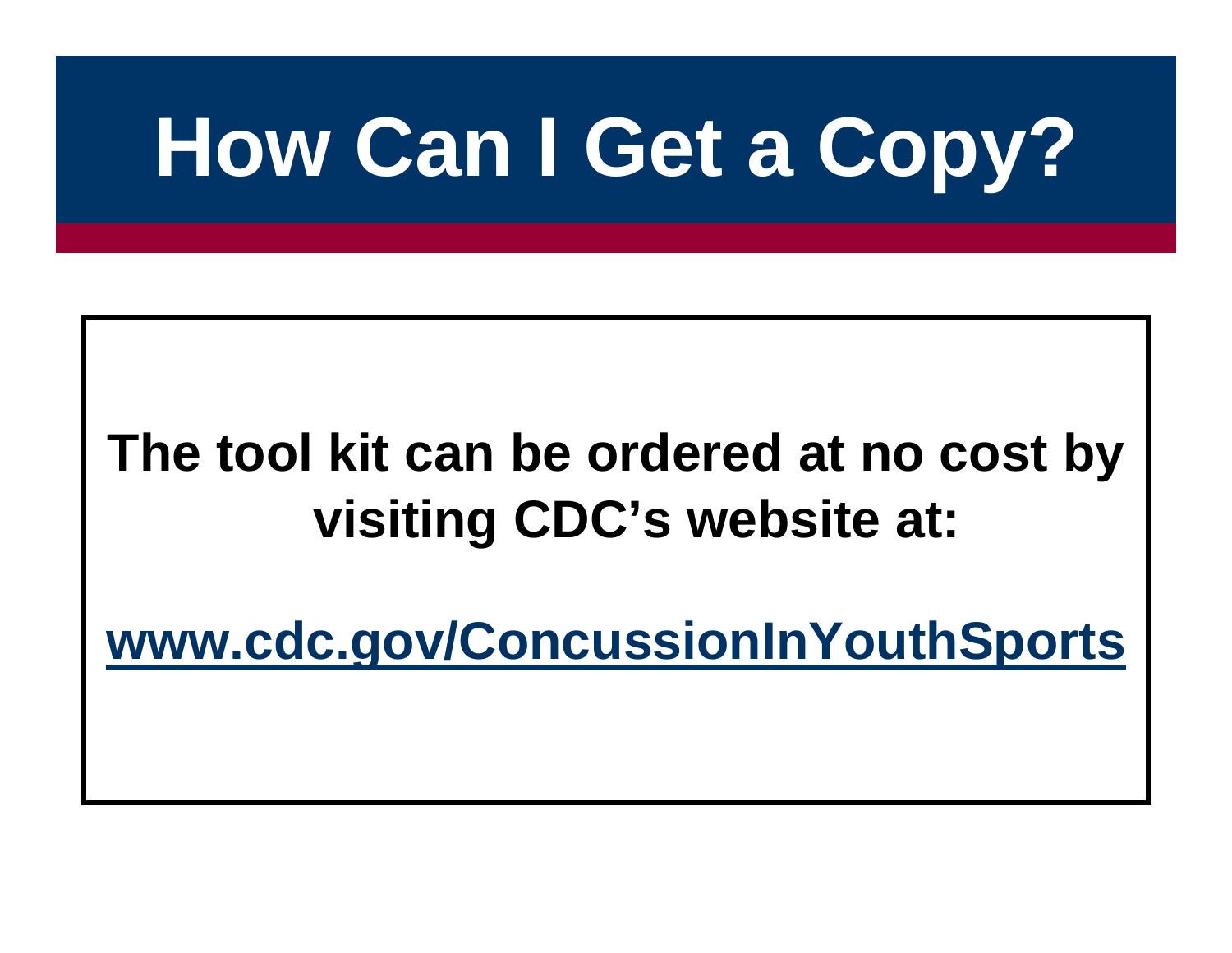## **Additional Resources**

- **"Heads Up: Brain Injury in Your Practice" tool kit for physicians**
- $AC$ **Heads** Up
- **"Heads Up: Concussion in High School Sports" for high school coaches, administrators, and trainers**